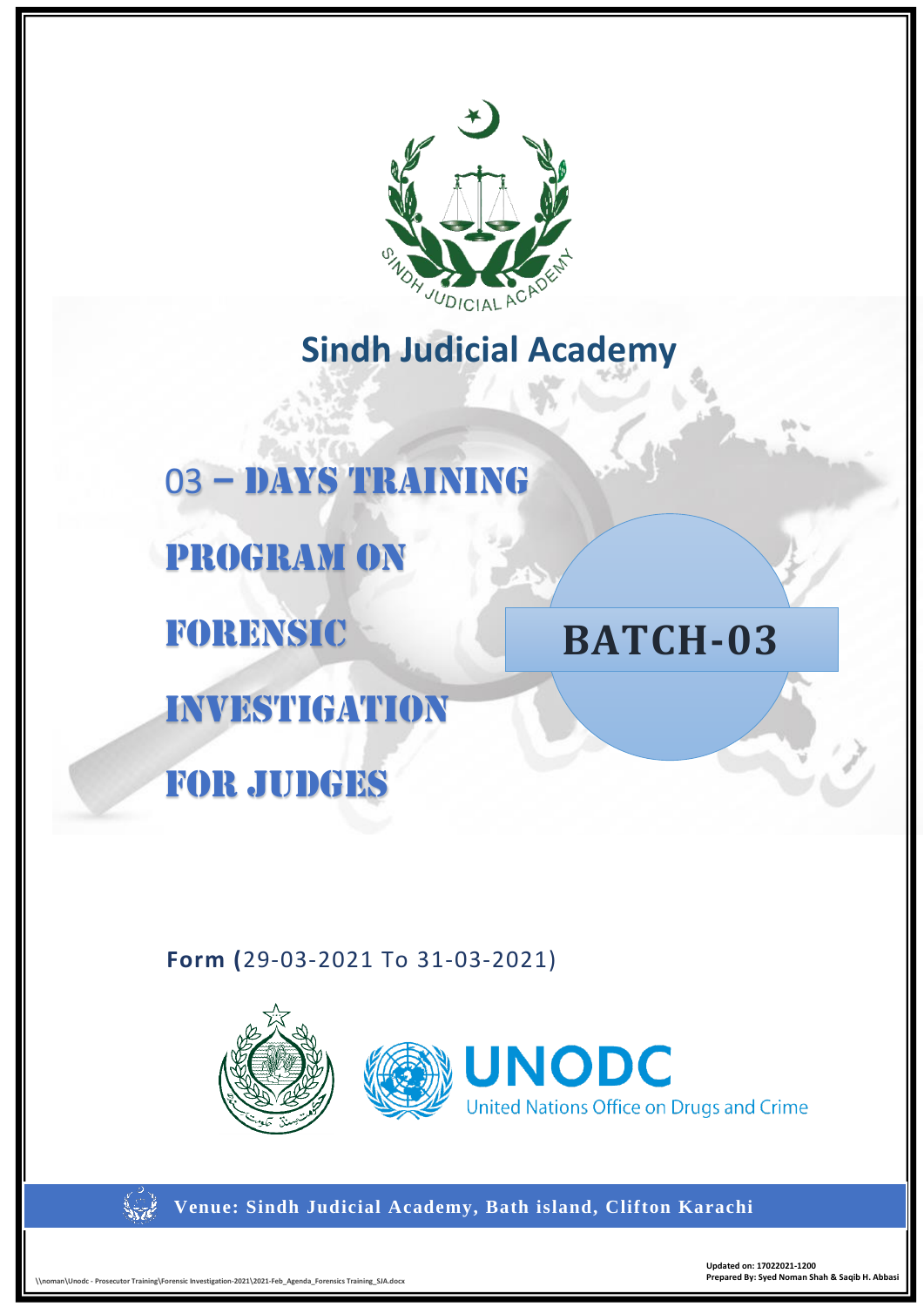



## **Sindh Judicial Academy**

*(29-March-2021 TO 31-March-2021) [BATCH-03] Venue: Sindh Judicial Academy, Bath island, Clifton Karachi*

#### **DAY-01: Monday, 29-03-2021**

| S. No.         | <b>Time</b>                | <b>Subject</b>                                                                        | <b>Name of Presenter/Trainer</b>                                          |
|----------------|----------------------------|---------------------------------------------------------------------------------------|---------------------------------------------------------------------------|
| $\mathbf{1}$   | 08:30 AM                   | <b>REGISTRATION</b>                                                                   |                                                                           |
| $\overline{2}$ | 09:00 AM                   | <b>INTRODUCTION TO TRAINING</b><br><b>PROGRAM</b>                                     | <b>MR. MUHAMMAD SHAHID</b><br>SHAFIQ,<br>D&SJ/SFM, Sindh Judicial Academy |
| 3              | 09:15 AM<br>To<br>09:30 AM | <b>PRE-ASSESMENT</b>                                                                  | Mr. Muhammad Faisal,<br><b>UNODC</b>                                      |
| 4              | 09:30 AM<br>To<br>09:45 AM | <b>INTRODUCTION TO UNODC's Country</b><br><b>Office Pakistan</b>                      | Syed Waqas Shah,<br><b>UNODC</b>                                          |
| 5              | 09:45 AM<br>To<br>10:15 AM | <b>INTRODUCTION TO FORENSIC</b><br><b>SCIENCE</b><br><b>FORENSIC SCIENCE: CONCEPT</b> | Rashid Bhatti,<br><b>UNODC</b>                                            |
| 6              | 10:15 AM<br>To<br>11:30 AM | <b>ROLE OF FORENSIC SCIENCE - CASE</b><br><b>STUDY</b>                                | Rashid Bhatti,<br><b>UNODC</b>                                            |
|                | 11:30 AM<br>To<br>11:45 AM | <b>Tea Break</b>                                                                      |                                                                           |
| 6              | 11:45 AM<br>To<br>01:15 PM | <b>TYPES OF FORENSIC EVIDENCE</b>                                                     | Rashid Bhatti,<br><b>UNODC</b>                                            |
|                | 01:15 PM<br>To<br>02:00 PM | <b>D</b> Prayer (P) Lunch Break                                                       |                                                                           |
| 7              | 02:00 PM<br>To<br>03:30 PM | <b>RELEVANT CASE LAW ON FORENSIC</b><br><b>EVIDENCE</b>                               | Mr. Muhammad Shahid Shafiq,<br>D&SJ/SFM, Sindh Judicial Academy           |